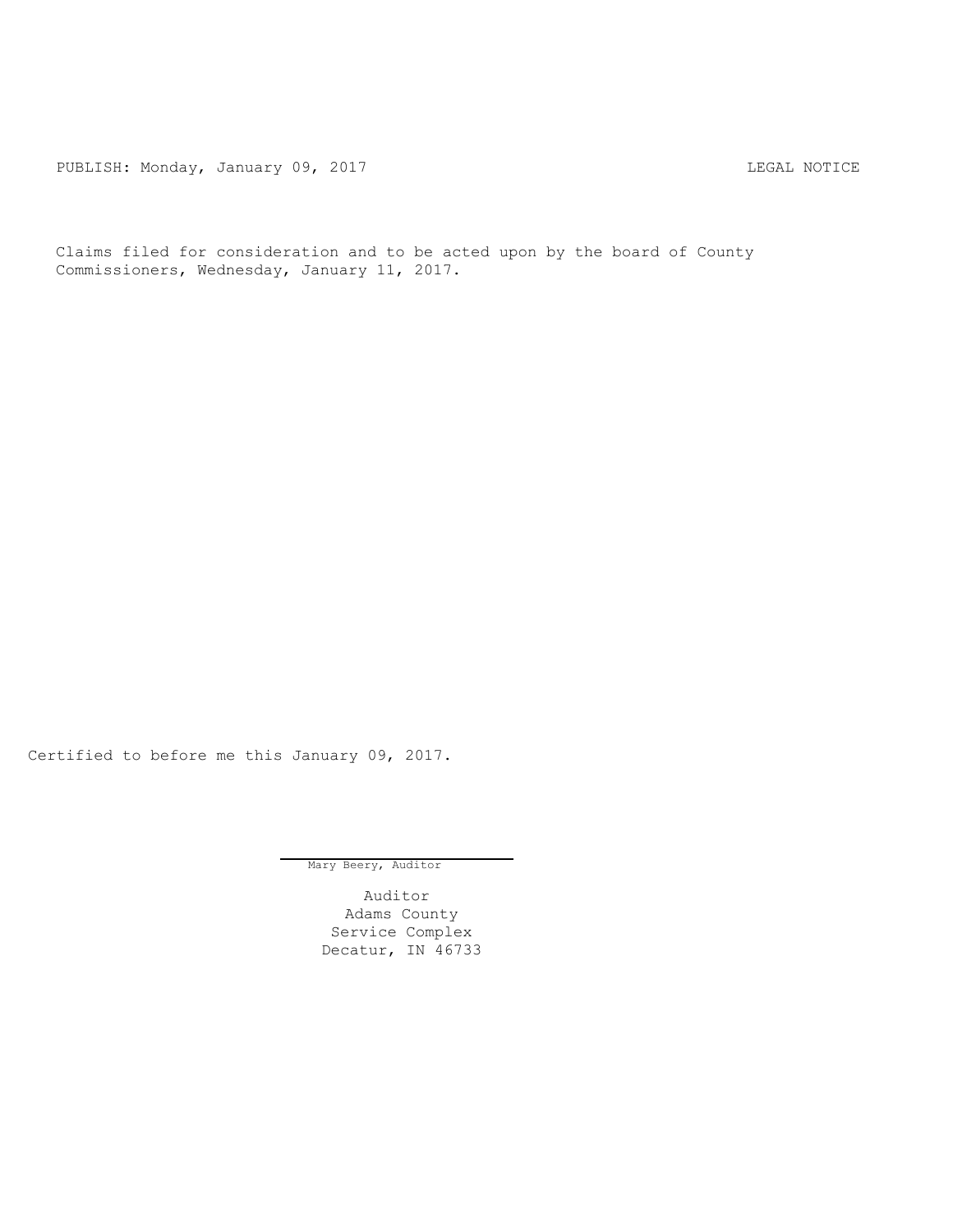

## **Claims Docket for Newspaper Adams County, Indiana**

## For Period: **12/14/2016** to **12/27/2016**

*313 W. Jefferson St. Decatur, IN 46733 (219) 724-2600*

Date Claims to be Paid: **1/11/2017**

| <b>Vendor</b>                            | <b>Amount</b> | <b>Vendor</b>                            | <b>Amount</b> |
|------------------------------------------|---------------|------------------------------------------|---------------|
| Adams County Council On Aging, Inc.      | 2,200.00      | Adams Memorial Hospital                  | 50,220.85     |
| Indiana Michigan Power                   | 380.68        | Appraisal Research Corporation           | 6,531.28      |
| Berne Ready Mix                          | 637.35        | <b>Berne Witness</b>                     | 31.69         |
| Suburban Propane LP                      | 126.50        | <b>Charles Bowers</b>                    | 2,333.33      |
| Cintas Location #338                     | 54.35         | City Of Decatur                          | 3,618.91      |
| Decatur True Value                       | 21.08         | Complete Printing Service                | 150.00        |
| David L. Sommer                          | 50.00         | Decatur Daily Democrat                   | 29.45         |
| <b>Decatur Dental Services</b>           | 393.25        | Erie Haven                               | 101.60        |
| Fleming Excavating, Inc.                 | 16,680.85     | Gordon Food Service                      | 2,973.29      |
| Harvey's Tool Service                    | 435.96        | Innovative Concepts                      | 24,086.36     |
| Joe Spaulding                            | 40.00         | Maumee River Basin Commission            | 11,272.00     |
| Rhonda L. McIntosh                       | 26.44         | Roto-Rooter                              | 325.00        |
| <b>Safety Systems</b>                    | 150.65        | Sherwin-Williams                         | 27.59         |
| Shifferly Dodge                          | 73.95         | Stone-Street Quarries, Inc.              | 166.38        |
| Teryl R. Smith                           | 11.69         | Top Supply Company LLP                   | 104.11        |
| Town Of Monroe                           | 280.00        | Adams County Automotive Supply, Inc.     | 10.22         |
| Town Of Geneva                           | 360.00        | Assoc. of IN Prosecuting Attorneys, Inc. | 475.00        |
| Bailey's Test Strips & Thermometers, LLC | 82.00         | Bluhm & Reber                            | 105.00        |
| Bixler Insurance, Inc.                   | 75.00         | Lehman Auto Sales                        | 80.60         |
| Don Myers Plumbing                       | 145.22        | Bob's Locksmith Shop                     | 5.25          |
| Chad W. Sprunger                         | 945.53        | Matthew Bender                           | 424.31        |
| Charles M. Tooley                        | 54.12         | Brooks Construction Co., Inc.            | 15,188.13     |
| Detroit Salt Company LLC                 | 5,196.52      | Harvest Land Co-op                       | 32.33         |
| Pepper L York                            | 45.00         | Wal-Mart                                 | 184.83        |
| Adams County Truck Repair, Inc.          | 51.48         | Beth A. Webber                           | 2,143.84      |
| Adams County Sheriff's Department        | 173.00        | Indiana Vector Control Association       | 115.00        |
| Michael G. Werling                       | 650.00        | Troyer's Market LLC                      | 5,832.72      |
| Kendall Electric, Inc.                   | 33.07         | McKesson Medical - Surgical              | 208.67        |
| Tracy Heltz Noetzel                      | 521.99        | Grainger                                 | 111.44        |
| Geneva Chamber of Commerce               | 75.00         | Bi-County Services, Inc                  | 3,276.00      |
| Kevin Burkhalter                         | 50.00         | Barnes & Thornburg                       | 3,510.50      |
| Extinguisher Co. No. 1                   | 71.25         | Strahm Division of SGI Inc               | 2,803.45      |
| <b>Stationair's Express</b>              | 691.91        | Karla Marbach                            | 72.69         |
| Schwartz Steel LLC                       | 23.00         | <b>First National Bank</b>               | 69.00         |
| John August                              | 90.60         | FlexPAC                                  | 365.13        |
| Decatur Ace Hardware                     | 95.43         | WM Imaging Solutions, Inc.               | 31.90         |
| Association of Indiana Counties          | 100.00        | Lehman and Bixler Professional Eye Care  | 122.08        |
| Allied Mechanical, Inc.                  | 429.74        | William Grimm                            | 29.92         |
| Phil Eicher                              | 50.00         | Brenda Alexander                         | 95.92         |
| Anna Steiner                             | 50.00         | Central Customer Charges                 | 47.42         |
| Jerandan Portable Toilets                | 260.85        | Eric D. Orr, Attorney                    | 384.00        |
| Star Insurance Agency                    | 51.00         | <b>Allstar Communications</b>            | 1,306.80      |
| Pitney Bowes, Inc.                       | 306.00        | Frontier                                 | 147.03        |
| Rolf Reporting, Inc.                     | 500.80        | R & C Fence Inc                          | 31,991.25     |
| Troyer Brothers, Inc.                    | 74.06         | Indiana County Assessor Assoc. (ICAA)    | 1,205.00      |
| Rodney G Bollenbacher                    | 50.00         | U.S. Aggregates Inc.                     | 7,593.87      |
| Kristina A. Nichols/Cans for CoPays      | 163.77        | Kroger Pharmacy Patient Accounts         | 249.47        |
| Llama Corporation                        | 3,232.00      | RPM Machinery, LLC                       | 70.23         |